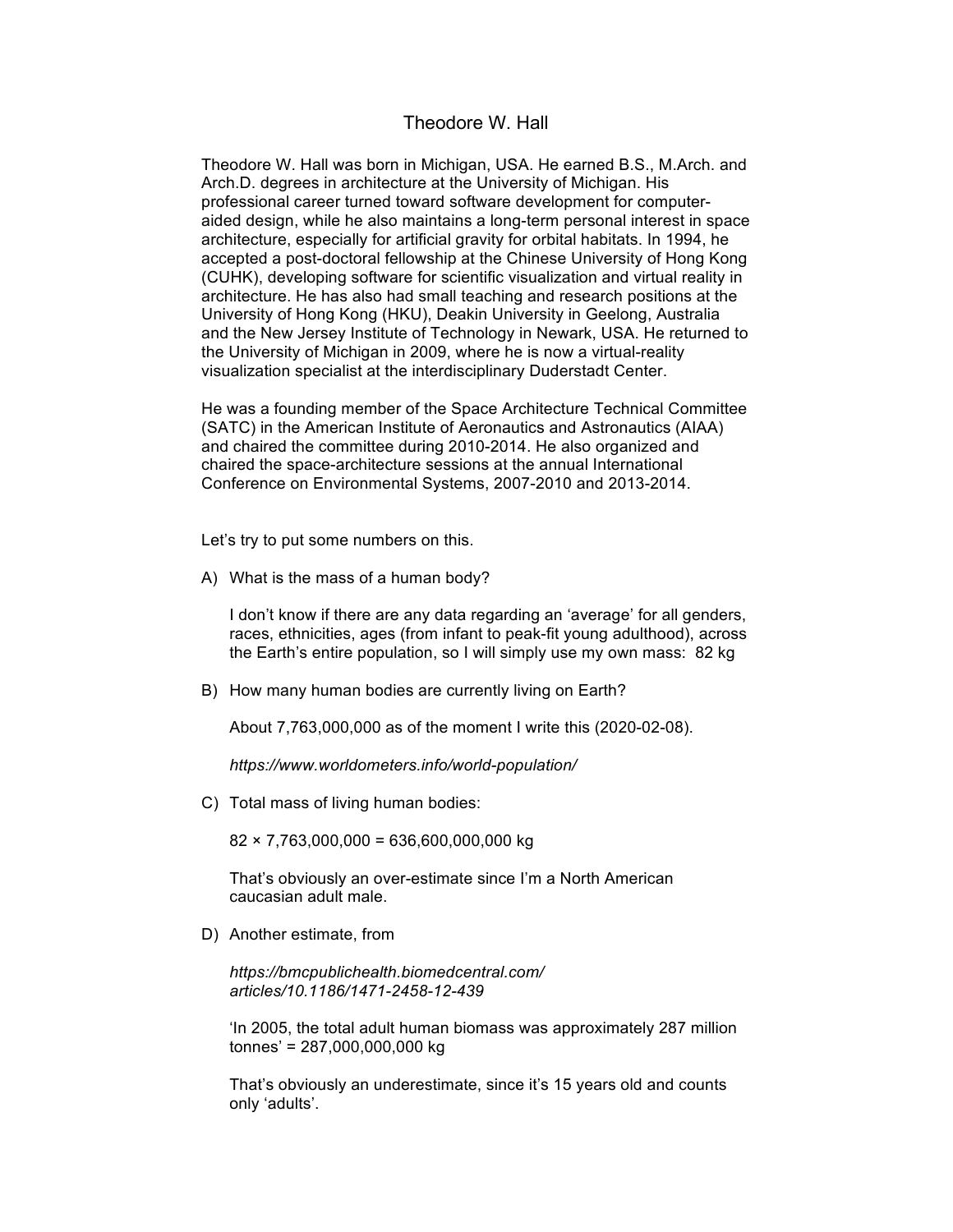E) What is the mass of even a small 'planet'?

The smallest known dwarf planet that meets all of the criteria for a planet (including 'enough mass that its own gravity has pulled it into a spherical shape') is Hygiea:

*https://www.newscientist.com/article/2221288-surprisingly-roundasteroid-may-actually-be-the-smallest-dwarf-planet/*

Properties of Hygiea, from Wikipedia:

*https://en.wikipedia.org/wiki/10\_Hygiea*

*m* [mass]  $= 8.32 \times 10^{19}$  kg *r* [mean radius]  $= (434 \text{ km})/2 = 217,000 \text{ m}$  $\rho$  [mean density] = 1.94 g/cm<sup>3</sup> = 1,940 kg/m<sup>3</sup> *v* [volume, sphere] =  $\frac{4}{3}\pi r^3$  = 4.28 × 10<sup>16</sup> m<sup>3</sup>

F) How many times the entire current human mass is Hygiea?

Using the estimated human mass from (C):

 $(8.32 \times 10^{19} \text{ kg})/(6.366 \times 10^{11} \text{ kg}) = 131,000,000$ 

Using the estimated human mass from (D):

 $(8.32 \times 10^{19} \text{ kg})/(2.87 \times 10^{11} \text{ kg}) = 290,000,000$ 

So, even the smallest dwarf planet with enough self-gravity to form itself has between 131 million and 290 million times the mass of the entire current living human population.

G) How big would be a "planet" formed from all current living human bodies? First, let's estimate the volume.

As a very rough estimate, let us assume the density of this 'planet' is the density of a human body, and about equal to the density of water: 1,000 kg/ $m^3$ 

Using the estimated human mass from (C):

 $(6.366 \times 10^{11} \text{ kg})/(1 \times 10^3 \text{ kg/m}^3) = 6.366 \times 10^8 \text{ m}^3$ 

Using the estimated human mass from (D):

 $(2.87 \times 10^{11} \text{ kg})/(1 \times 10^3 \text{ kg/m}^3) = 2.87 \times 10^8 \text{ m}^3$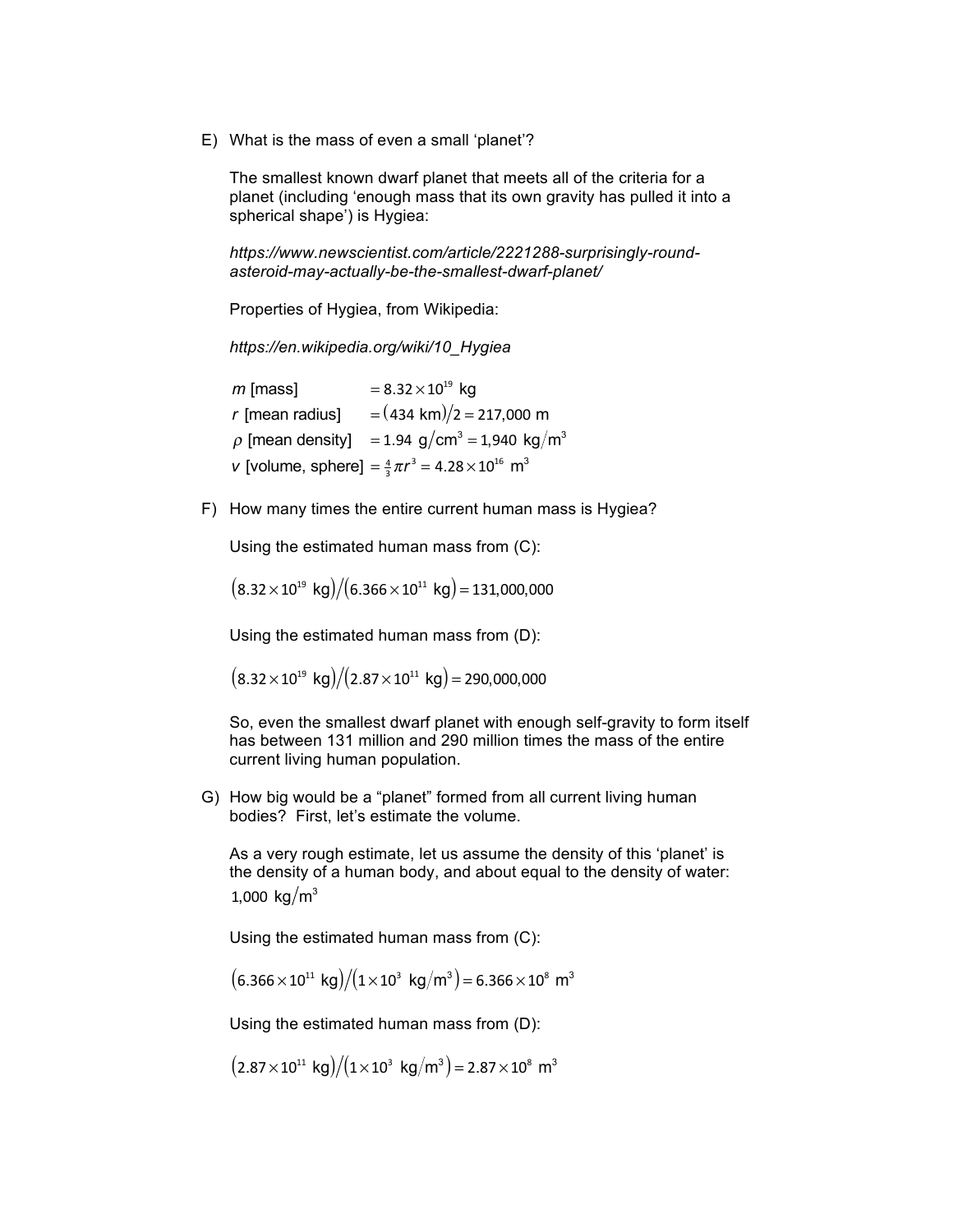For a sphere:

$$
V = \frac{4}{3}\pi r^3
$$

$$
r = \sqrt[3]{(3v)/(4\pi)}
$$

Using (C): *r* = 534 m Using (D): *r* = 409 m

So the diameter of a 'planet' containing the equivalent of all current living human bodies would be only about 1 km. Very tiny for a 'planet'.

H) How many times the entire current human volume is Hygiea?

Using the estimated human volume from (G) and (C):

 $(4.28 \times 10^{16} \text{ m}^3)/(6.366 \times 10^8 \text{ m}^3) = 67,200,000$ 

Using the estimated human volume from (G) and (D):

 $(4.28 \times 10^{16} \text{ m}^3)/(2.87 \times 10^8 \text{ m}^3) = 149,000,000$ 

- I) Our mass ratio estimates in (F) above are between 131,000,000 and 290,000,000 Our volume ratio estimates in (H) are between 67,200,000 and 149,000,000 These are consistent with Hygiea having a density of 1.95 times the density of the body planet (which we initially estimated to be the density of water).
- J) What would be the surface gravity on a planet 534 m in radius with a mass of  $6.366 \times 10^{11}$  kg (our biggest estimate for the body planet)?

Combining Newton's Laws of motion and gravitation, the acceleration due to gravity on the surface of this planet would be:

 $a = \frac{Gm}{r^2}$  [where G is Newton's universal gravitational constant]

 $= 6.674 \times 10^{-11}$  m<sup>3</sup>/(kg⋅s<sup>2</sup>) [= G]  $\times$  6.366 $\times$ 10<sup>11</sup> kg [= *m*]  $(534 \text{ m})^2$  [=  $r^2$ ]  $= 1.49 \times 10^{-4}$  m/s<sup>2</sup>

On Earth, the corresponding value – defined as 1 g – is 9.80665 m/s<sup>2</sup>.

So, a human body based planet's surface gravity, even after accumulating all currently living human bodies, is only about  $1.49 \times 10^{-4} / 9.80665 = 0.0000152$  q

\* \* \*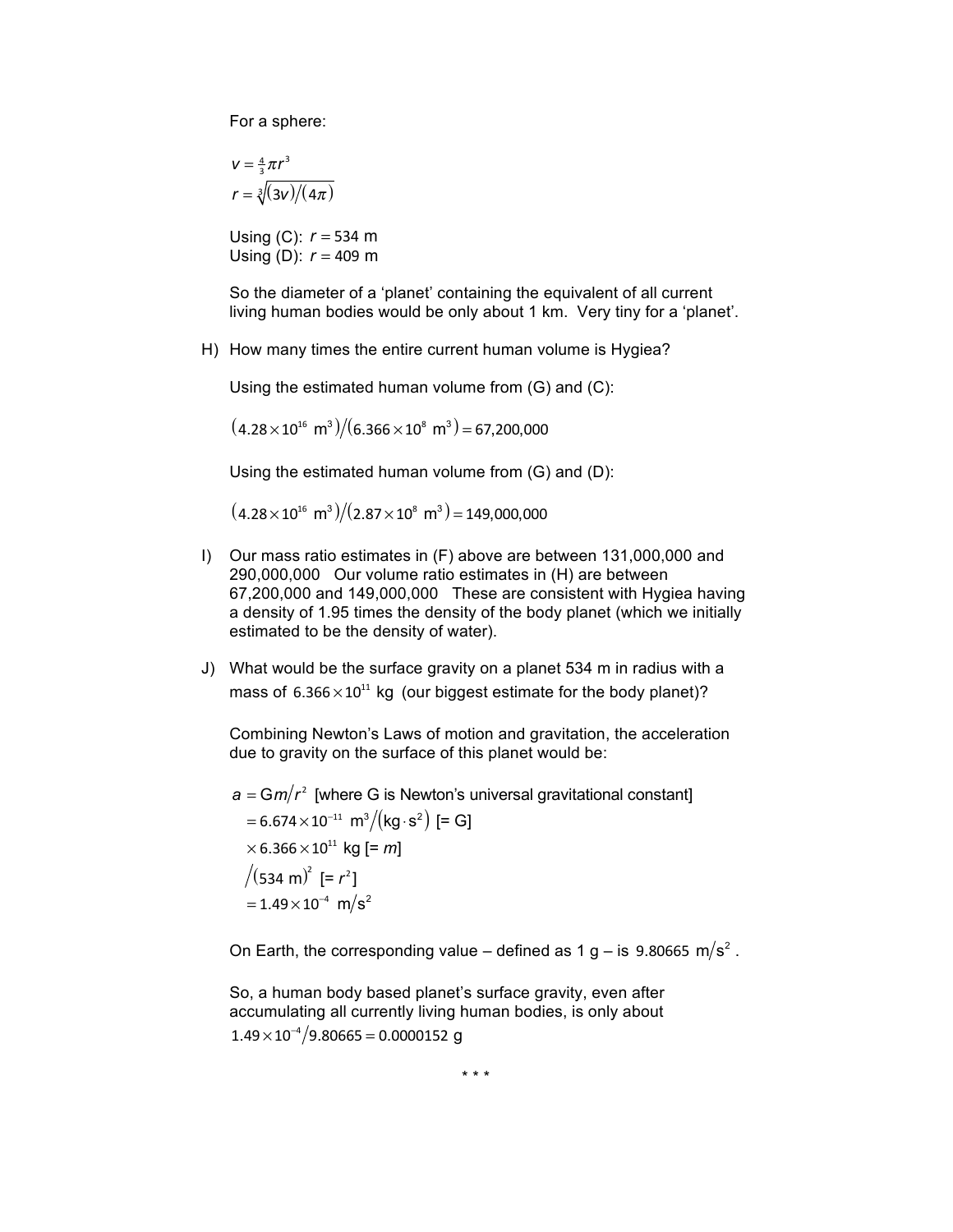In conclusion, there aren't nearly enough human bodies to form a planet that will coalesce under its own gravity. We don't know that Hygiea is the smallest possible, but it's the smallest we've found, and it's several hundred million times as massive as the entire current supply of human bodies.

It would take some wild assumptions regarding human generations, human longevity and population growth to come up with any kind of estimate of how long it will take to produce 100,000,000 times the current number of bodies, but I think it will be a very long time.

I don't know everything that happens to an unprotected human body in the space environment, considering it would have to deal with vacuum, radiation, extreme temperature swings, micro-meteoroid bombardment.

I suppose that one of the first things to occur will be the vaporization of all of the body's water, due to the hard vacuum.

'Up to 60% of the human adult body is water.'

## *https://www.usgs.gov/special-topic/water-science-school/science/ water-you-water-and-human-body*

That mass will jet out of any available orifice or pore. The body's selfgravity will not be sufficient to restrain it. It will be lost to space, especially in the presence of the solar wind, which is known to strip the atmosphere from much larger 'planets'. The remainder of the body will be a desiccated husk, smaller and much less massive, but perhaps denser, comprising the dry mineral contents of the body. Over time I suppose this will be reduced to dust by the other space environmental factors mentioned above: radiation, bombardment by micro-meteoroids, temperature extremes between sunlit and shaded ares, and so on.

Over eons of time (the time it will take to replicate the human population 100,000,000 times), this dust might be attracted to other celestial bodies with a bigger head-start on planetary accretion.

Alternatively, the bodies might be cryogenically frozen and sent in protective insulated caskets to deep space beyond the asteroid belt where icy bodies can endure the Sun's distant glow. The bodies might retain their mass of water ice. The question then would be: how to separate the caskets from the bodies so as not to contaminate the purity of the body planet. The mass of caskets would exceed the mass of bodies and would be relatively more likely to coalesce into a casket planet (but still unlikely to do so anytime soon).

\* \* \*

I have not even begun to consider the mass of launch vehicles and propellant required to deliver that many human bodies (and caskets) to deep space – Jupiter, Saturn, and beyond. Launch vehicles are not huge just because rocket scientists love huge rockets. In fact, they are the smallest, least massive vehicles that engineers can devise to accomplish the delivery.